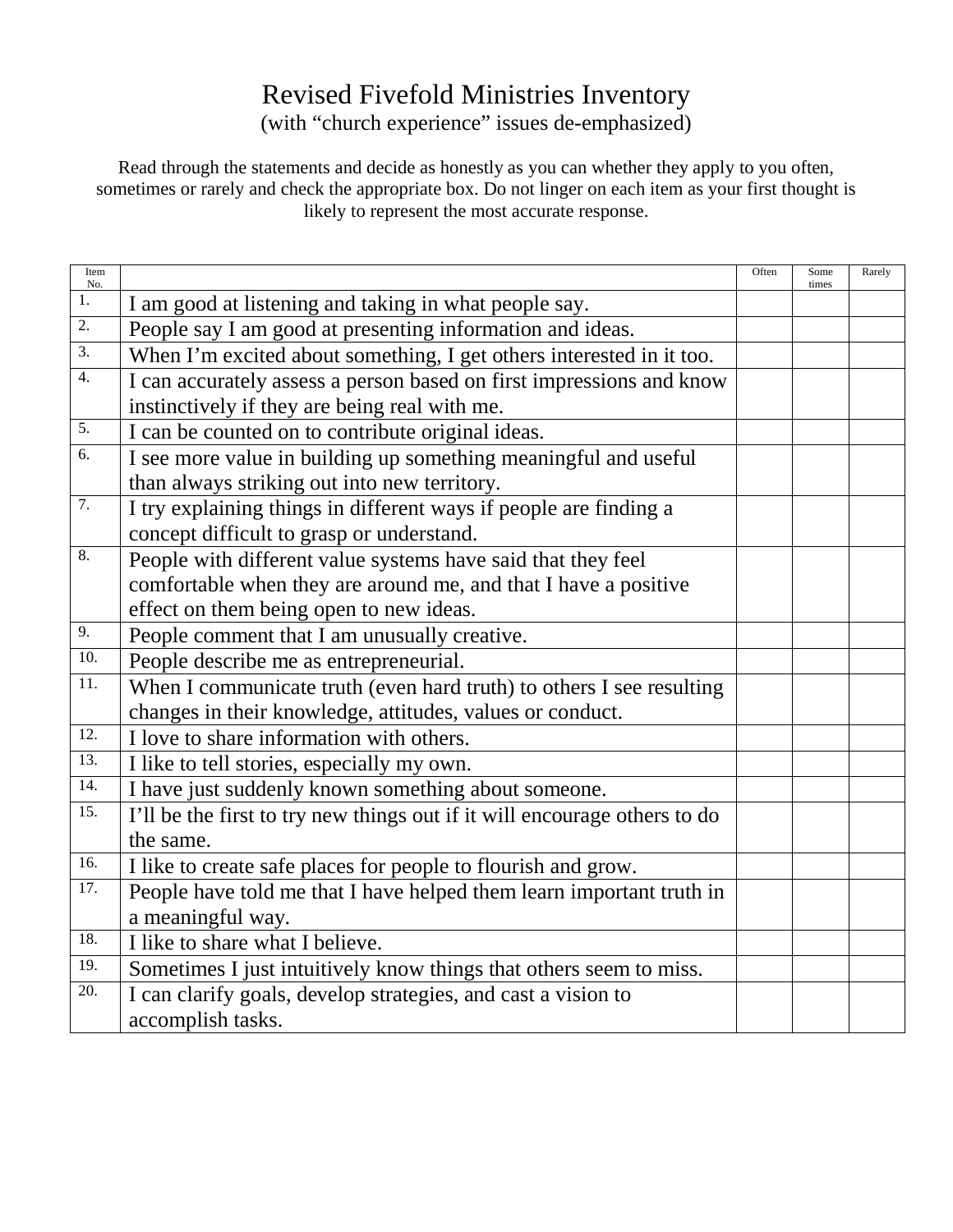| Item<br>No. |                                                                       | Often | Some<br>times | Rarely |
|-------------|-----------------------------------------------------------------------|-------|---------------|--------|
| 21.         | I remember names or at least where I first met someone.               |       |               |        |
| 22.         | I generally appreciate hard facts more than theories.                 |       |               |        |
| 23.         | I have enjoyed relating to a certain group of people over a period of |       |               |        |
|             | time, sharing personally in their successes and their failures.       |       |               |        |
| 24.         | I sometimes get frustrated and even depressed at the lack of faith or |       |               |        |
|             | understanding of others around me.                                    |       |               |        |
| 25.         | I like change even when it makes others uncomfortable.                |       |               |        |
| 26.         | I get concerned, and maybe even upset, at other people's difficulties |       |               |        |
|             | and problems even if I haven't experienced them myself.               |       |               |        |
| 27.         | I share what knowledge I have with others.                            |       |               |        |
| 28.         | I think I would do well selling a product I really believed in.       |       |               |        |
| 29.         | I am sensitively able to discern the real meaning behind things.      |       |               |        |
| 30.         | I love new challenges that require me to stretch and change.          |       |               |        |
| 31.         | I am quick to help when help is needed and often do things which I    |       |               |        |
|             | see need to be done without even being asked.                         |       |               |        |
| 32.         | I love to show people how to do things that I do well.                |       |               |        |
| 33.         | I mix easily with a wide variety of people without having to try to   |       |               |        |
|             | be one of them.                                                       |       |               |        |
| 34.         | I sometimes feel compelled to speak the truth even if it makes others |       |               |        |
|             | feel uncomfortable.                                                   |       |               |        |
| 35.         | I enjoy coming up with new and original ideas, dreaming big and       |       |               |        |
|             | thinking about visions for the future.                                |       |               |        |
| 36.         | I like to provide a safe and comfortable environment where people     |       |               |        |
|             | feel they are welcome, that they belong, are listened to and cared    |       |               |        |
|             | for.                                                                  |       |               |        |
| 37.         | I enjoy relating stories and sharing my experiences.                  |       |               |        |
| 38.         | People say I get passionate about the things I believe in and it      |       |               |        |
|             | shows.                                                                |       |               |        |
| 39.         | I enjoy meditation and thinking deeply about spiritual things.        |       |               |        |
| 40.         | I've always wanted to build a business/organization from the ground   |       |               |        |
|             | up so I can give my specific vision to it.                            |       |               |        |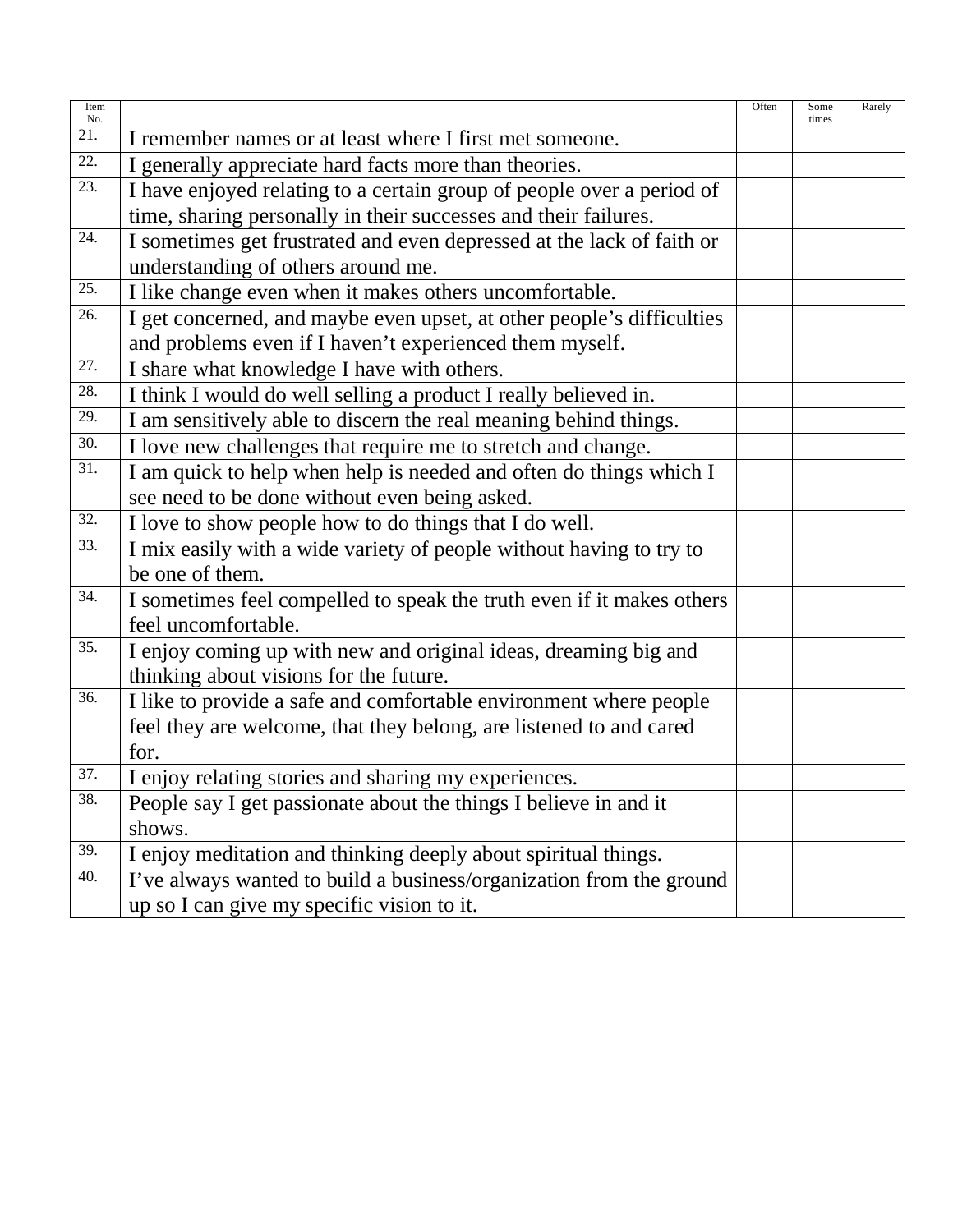| Item<br>No. |                                                                       | Often | Some<br>times | Rarely |
|-------------|-----------------------------------------------------------------------|-------|---------------|--------|
| 41.         | I am faithful in providing support, care and nurture for others over  |       |               |        |
|             | long periods of time, even when others have stopped.                  |       |               |        |
| 42.         | I get great satisfaction in accomplishing the details of a task.      |       |               |        |
| 43.         | I look for opportunities to socialize and build relationships with    |       |               |        |
|             | people that are different from me.                                    |       |               |        |
| 44.         | I have expressed my spiritual feelings as pictures or analogies.      |       |               |        |
| 45.         | Others have suggested that I am a person of unusual vision.           |       |               |        |
| 46.         | I find that people trust me and come to me regularly, wanting to      |       |               |        |
|             | chat, and looking for my advice and help.                             |       |               |        |
| 47.         | I enjoy taking notes when someone is speaking and pay close           |       |               |        |
|             | attention to the details of what they are saying.                     |       |               |        |
| 48.         | I don't mind getting on a soap box for things that are important to   |       |               |        |
|             | me.                                                                   |       |               |        |
| 49.         | I have had dreams that I know were more significant than regular      |       |               |        |
|             | dreams.                                                               |       |               |        |
| 50.         | I like to help organizations, groups and leaders become more          |       |               |        |
|             | efficient and often find myself thinking about how things function.   |       |               |        |
| 51.         | I have a real aversion to gossip and often stop it when I hear it.    |       |               |        |
| 52.         | Friends often ask me to help clarify a situation or issue.            |       |               |        |
| 53.         | When I like a movie or a restaurant, everyone will hear about it.     |       |               |        |
| 54.         | I sometimes have an urge to share my thoughts with people, and I      |       |               |        |
|             | have been told they meant something or were relevant to the           |       |               |        |
|             | person's current situation.                                           |       |               |        |
| 55.         | People tell me that the things I say often help them to try new       |       |               |        |
|             | things.                                                               |       |               |        |
| 56.         | People sometimes tell me that I care too much for others.             |       |               |        |
| 57.         | I enjoy coming up with the best, most efficient way to do a task      |       |               |        |
|             | right.                                                                |       |               |        |
| 58.         | I find myself talking about things I'm passionate about to the people |       |               |        |
|             | I meet.                                                               |       |               |        |
| 59.         | Social justice for the poor and marginalized means a great deal to    |       |               |        |
|             | me.                                                                   |       |               |        |
| 60.         | Despite not enjoying the nitty-gritty details of leadership, I still  |       |               |        |
|             | often end up leading.                                                 |       |               |        |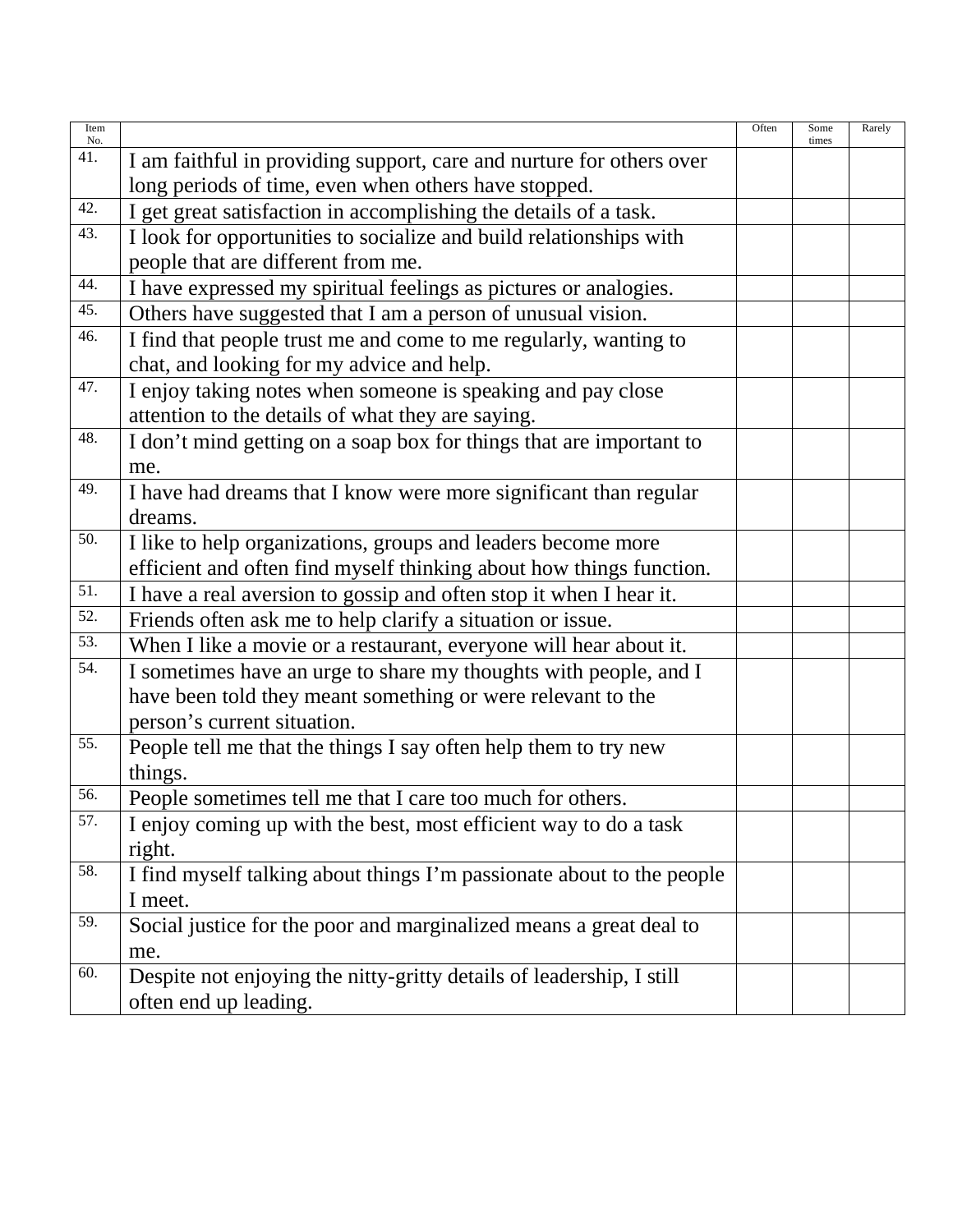| Item<br>No. |                                                                        | Often | Some<br>times | Rarely |
|-------------|------------------------------------------------------------------------|-------|---------------|--------|
| 61.         | I think before I speak.                                                |       |               |        |
| 62.         | I like to create safe environments where people can learn and          |       |               |        |
|             | mature.                                                                |       |               |        |
| 63.         | I don't shy away from controversial subjects if they are important to  |       |               |        |
|             | me.                                                                    |       |               |        |
| 64.         | I often have a strong sense of what to say to people in response to a  |       |               |        |
|             | particular situation.                                                  |       |               |        |
| 65.         | When in a group, I am the one others often look to for vision and      |       |               |        |
|             | direction.                                                             |       |               |        |
| 66.         | I am willing to challenge or confront people in order to help them     |       |               |        |
|             | mature.                                                                |       |               |        |
| 67.         | I enjoy digging out information and ideas or metaphors to explain a    |       |               |        |
|             | concept.                                                               |       |               |        |
| 68.         | Sometimes, in my enthusiasm, I push my views too far with people.      |       |               |        |
| 69.         | My inspired thoughts surprise me with their clarity and unexpected     |       |               |        |
|             | direction.                                                             |       |               |        |
| 70.         | I have a clear vision and others have said that they feel confident to |       |               |        |
|             | go along with me.                                                      |       |               |        |
| 71.         | I sometimes have difficulty setting boundaries with needy people.      |       |               |        |
| 72.         | I try to think of different ways of expressing the truth.              |       |               |        |
| 73.         | I am interested in living and working overseas or among people         |       |               |        |
|             | from a different culture.                                              |       |               |        |
| 74.         | I regularly like to be alone for long periods of time to reflect and   |       |               |        |
|             | think.                                                                 |       |               |        |
| 75.         | I get frustrated when I feel I'm not experiencing new things in my     |       |               |        |
|             | life.                                                                  |       |               |        |
| 76.         | I empathize with those who are hurting or broken and can support       |       |               |        |
|             | them through their pain to wholeness.                                  |       |               |        |
| 77.         | People have told me that I have communicated timely words or           |       |               |        |
|             | pictures which must have come directly from some higher plane.         |       |               |        |
| 78.         | I love to meet new people and get to know their story.                 |       |               |        |
| 79.         | Sometimes I am able to reveal specific things which have then          |       |               |        |
|             | happened or meant something at a later date.                           |       |               |        |
| 80.         | When reading, it is easier for me to grasp the wider picture or        |       |               |        |
|             | message than the specific details.                                     |       |               |        |